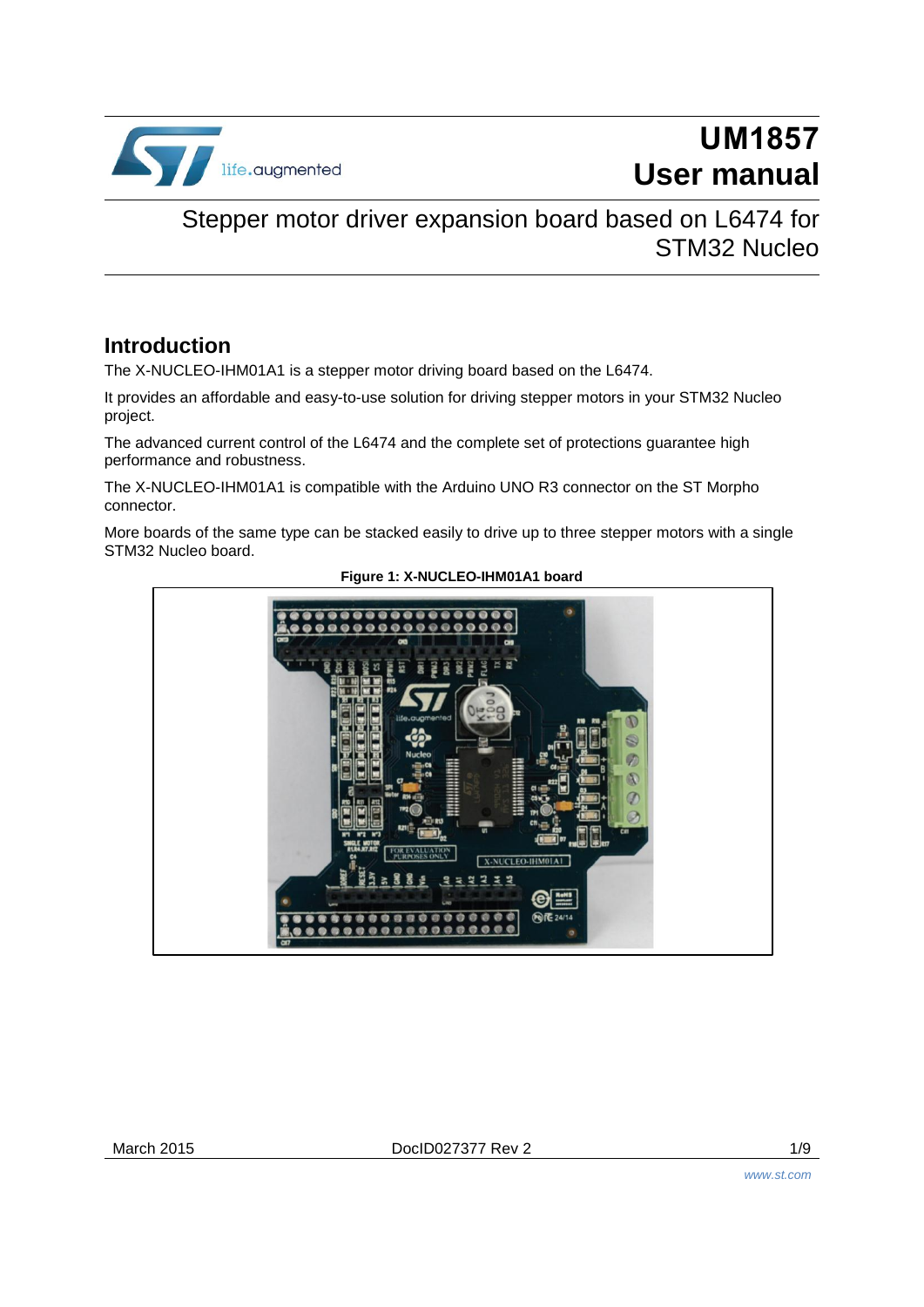## **Contents UM1857**

|                | <b>Contents</b> |  |  |
|----------------|-----------------|--|--|
|                |                 |  |  |
| 2 <sup>1</sup> |                 |  |  |
|                | 2.1             |  |  |
|                | 2.2             |  |  |
| $\mathbf{3}$   |                 |  |  |

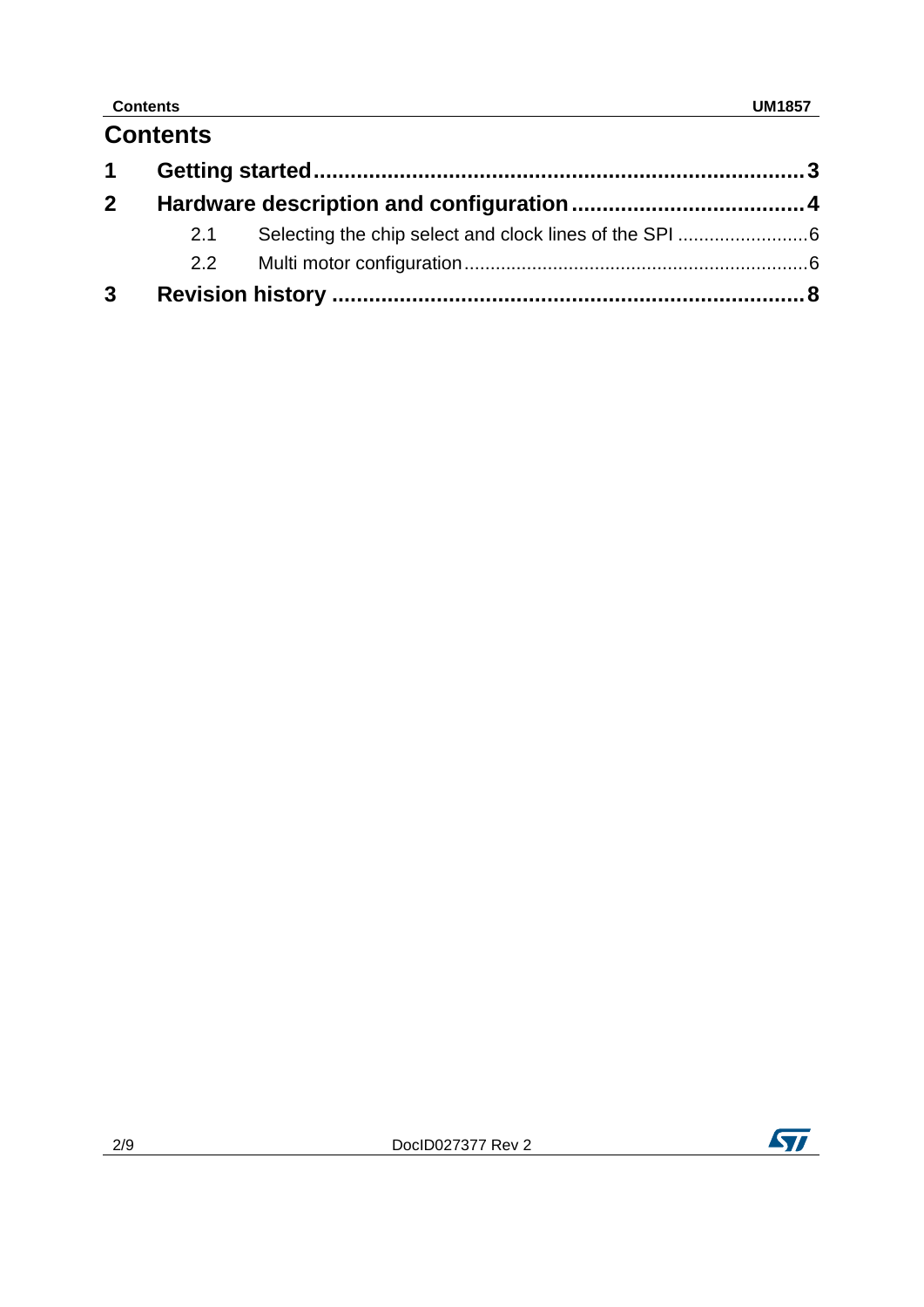## **1 Getting started**

<span id="page-2-0"></span>The X-NUCLEO-IHM01A1 expansion board is a stepper motor driver covering a wide range of applications.

The maximum ratings are:

- Power stage supply voltage (VS) from 8 V to 45 V
- Motor phase current up to 3 A rms

To start your project with the board:

- 1. Check the jumper position in accordance with your configuration (see *[Section 2:](#page-3-0)  ["Hardware description and configuration"](#page-3-0)* ).
- 2. Connect the board to the STM32 Nucleo board with the connector:
	- a. Arduino UNO R3 for the X-NUCLEO-IHM01A1.
		- b. ST Morpho for the X-NUCLEO-IHM01A.

Up to three expansion boards can be stacked on the same STM32 Nucleo board, as described in *[Section 2.2: "Multi motor configuration"](#page-5-1)*.

- 1. Supply the board through input 1 (VS) and 2 (ground) of the connector CN1.
- 2. The power OK (green) and fault (red) LEDs turn on.
- 3. Develop your application using the examples provided with the firmware library.

Further support material is available on the L6474 and STM32 Nucleo web pages (www.st.com/stm32nucleo).

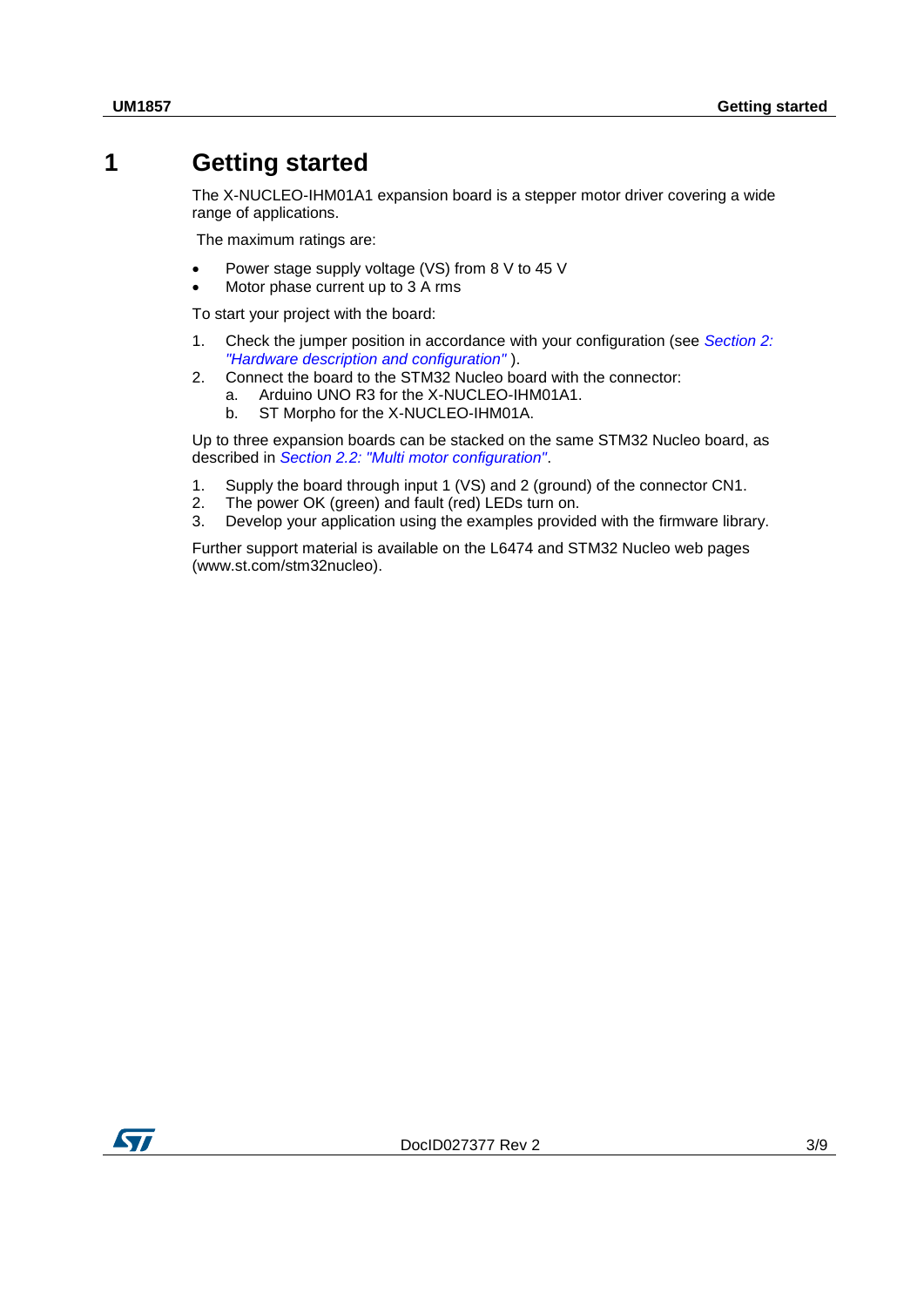# **2 Hardware description and configuration**

<span id="page-3-0"></span>The *[Figure 2: "Jumpers and connectors position"](#page-3-1)* shows the position of the connectors and the configuration jumpers of the board.

<span id="page-3-1"></span>

**Figure 2: Jumpers and connectors position**

The following tables provide the connector details for the Arduino UNO R3 and ST Morpho, respectively.

| <b>Connector</b> | Pin <sup>(1)</sup> | <b>Signal</b>              | <b>Remarks</b>                                                                                                             |
|------------------|--------------------|----------------------------|----------------------------------------------------------------------------------------------------------------------------|
|                  | 1                  | 16474<br><b>STBYWRESET</b> |                                                                                                                            |
|                  | $\mathcal{P}$      | PWM <sub>1</sub>           | See Section 2.1: "Selecting the chip select and clock<br>lines of the SPI"                                                 |
| CN <sub>5</sub>  | 3                  | <b>SPICS</b>               | See Section 2.2: "Multi motor configuration"                                                                               |
|                  | 4                  | <b>SPI MOSI</b>            | See Section 2.1: "Selecting the chip select and clock                                                                      |
|                  | 5                  | <b>SPI MISO</b>            | lines of the SPI"                                                                                                          |
|                  | 6                  | <b>SPI SCK</b>             | See Section 2.2: "Multi motor configuration"                                                                               |
|                  | $\overline{7}$     | Ground                     |                                                                                                                            |
|                  | 3                  | L6474 FLAG<br>output       |                                                                                                                            |
| CN <sub>9</sub>  | 4                  | PWM2\\SPI SCK              | See Section 2.2: "Multi motor configuration" and Section<br>2.1: "Selecting the chip select and clock lines of the<br>SPI" |
|                  | 5                  | DIR <sub>2</sub>           |                                                                                                                            |
|                  | 6                  | DIR <sub>3</sub>           | See Section 2.2: "Multi motor configuration"                                                                               |
|                  | 7                  | PWM3                       |                                                                                                                            |

**Table 1: Arduino UNO R3 connector table**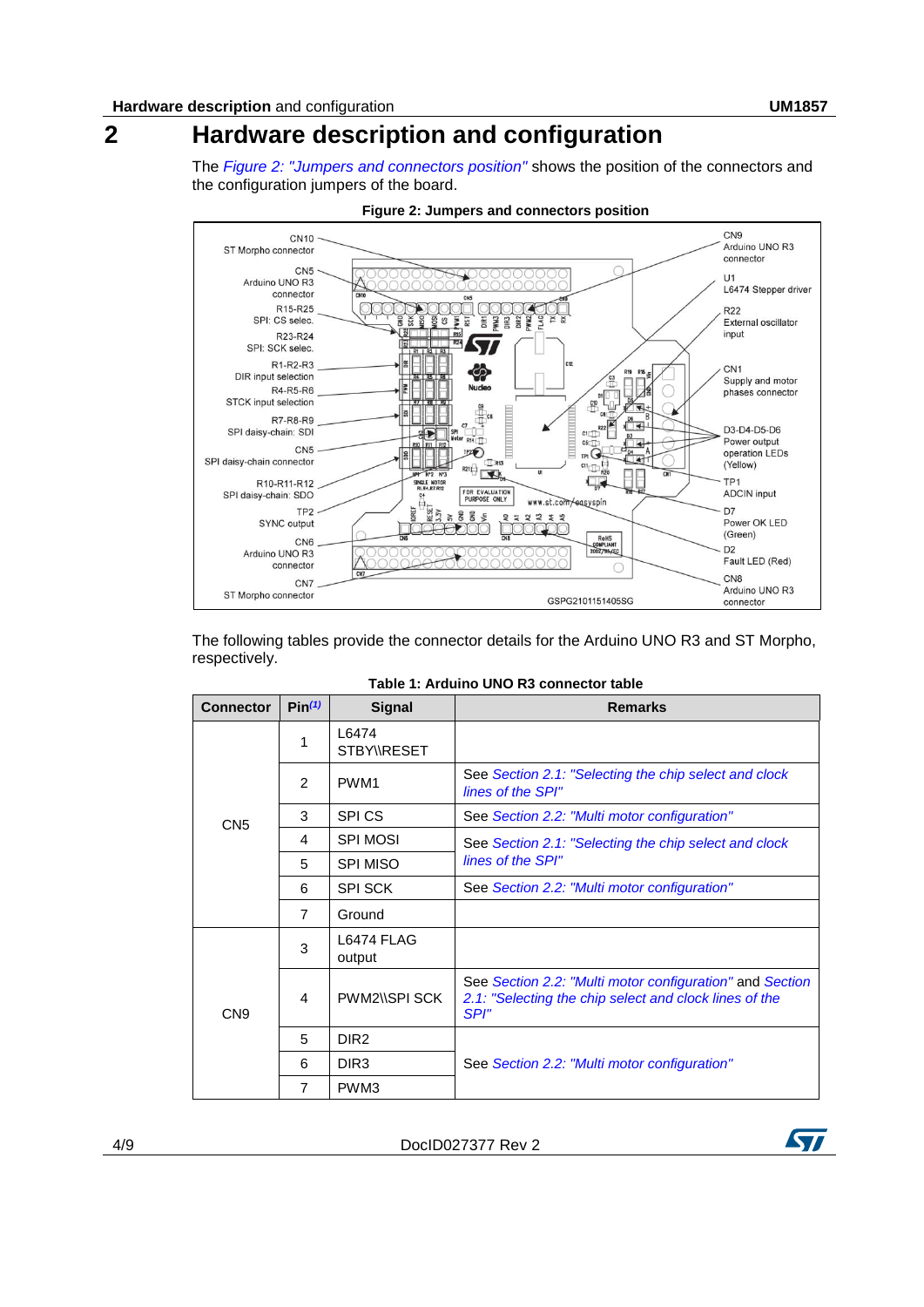### **UM1857 Hardware description** and configuration

| <b>Connector</b> | $Pin^{(1)}$ | <b>Signal</b>     | <b>Remarks</b>                                                             |
|------------------|-------------|-------------------|----------------------------------------------------------------------------|
|                  | 8           | DIR <sub>1</sub>  |                                                                            |
|                  | 2           | VDD               |                                                                            |
| CN <sub>6</sub>  | 6           | Ground            |                                                                            |
|                  |             | Ground            |                                                                            |
| CN <sub>8</sub>  | 3           | SPI <sub>CS</sub> | See Section 2.1: "Selecting the chip select and clock<br>lines of the SPI" |

#### **Notes:**

<span id="page-4-0"></span> $(1)$ All the non-listed pins are not connected.

| <b>Connector</b> | Pin <sup>(1)</sup> | <b>Signal</b>        | <b>Remarks</b>                                                                                                             |
|------------------|--------------------|----------------------|----------------------------------------------------------------------------------------------------------------------------|
|                  | 9                  | Ground               |                                                                                                                            |
|                  | 11                 | <b>SPI SCK</b>       | See Section 2.1: "Selecting the chip select and clock<br>lines of the SPI"                                                 |
|                  | 13                 | <b>SPI MISO</b>      |                                                                                                                            |
|                  | 15                 | SPI MOSI             | See Section 2.2: "Multi motor configuration"                                                                               |
|                  | 17                 | <b>SPICS</b>         | See Section 2.1: "Selecting the chip select and clock<br>lines of the SPI"                                                 |
|                  | 19                 | PWM1                 | See Section 2.2: "Multi motor configuration"                                                                               |
| <b>CN10</b>      | 21                 | L6474<br>STBY\\RESET |                                                                                                                            |
|                  | 23                 | DIR <sub>1</sub>     |                                                                                                                            |
|                  | 25                 | PWM3                 |                                                                                                                            |
|                  | 27                 | DIR <sub>3</sub>     | See Section 2.2: "Multi motor configuration"                                                                               |
|                  | 29                 | DIR <sub>2</sub>     |                                                                                                                            |
|                  | 31                 | PWM <sub>2</sub>     | See Section 2.1: "Selecting the chip select and clock<br>lines of the SPI" and Section 2.2: "Multi motor<br>configuration" |
|                  | 33                 | L6474 FLAG<br>output |                                                                                                                            |
|                  | 12                 | <b>VDD</b>           |                                                                                                                            |
|                  | 20                 | Ground               |                                                                                                                            |
| CN <sub>7</sub>  | 22                 | Ground               |                                                                                                                            |
|                  | 32                 | <b>SPICS</b>         | See Section 2.1: "Selecting the chip select and clock<br>lines of the SPI"                                                 |

#### **Table 2: ST Morpho connector table**

#### **Notes:**

<span id="page-4-1"></span>(1)All the non-listed pins are not connected.

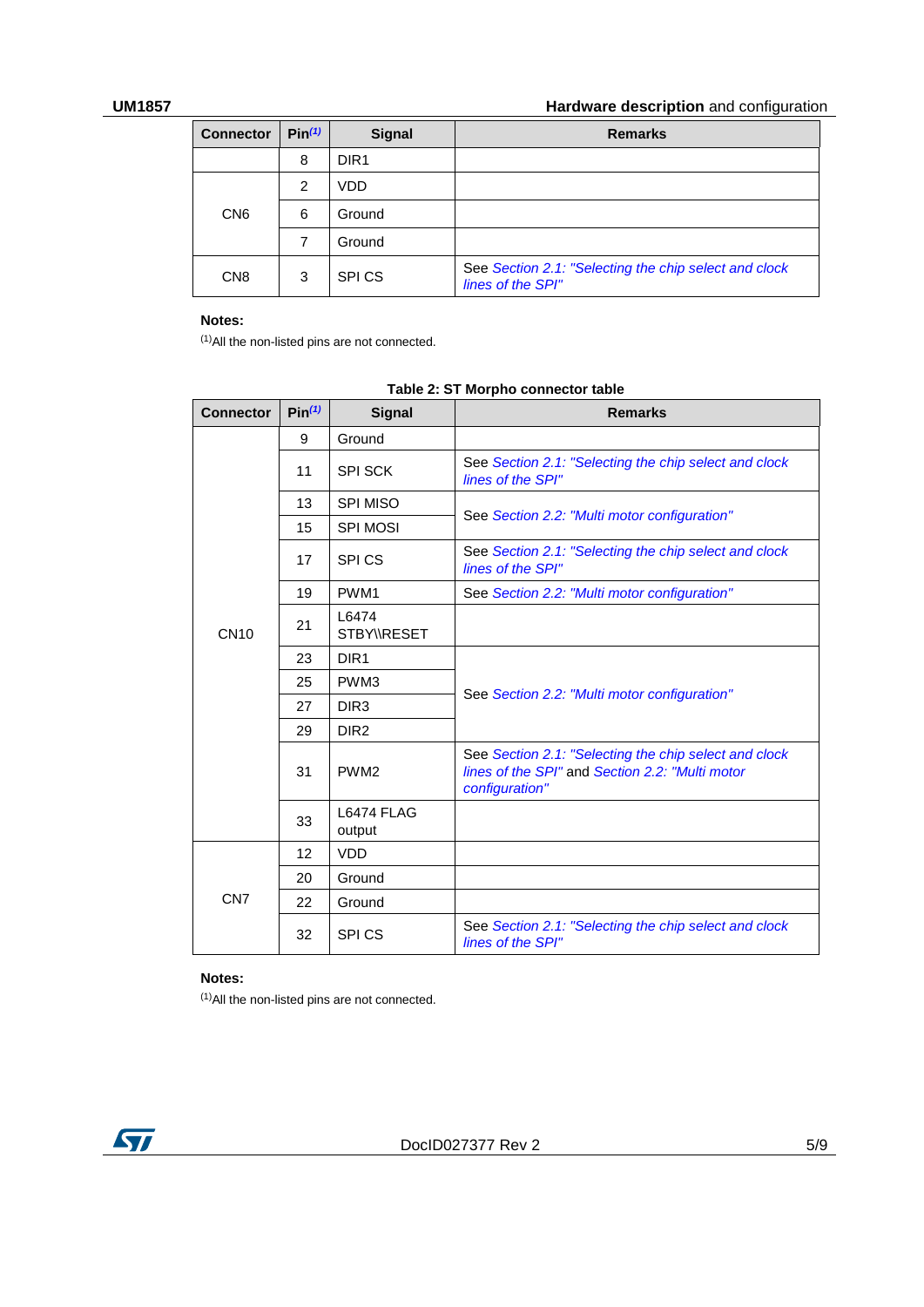<span id="page-5-0"></span>The chip select and the clock lines of the SPI interface can be selected through dedicated resistors as indicated in *[Table 3: "Chip select line](#page-5-2) selection"* and *[Table 4: "Chip select line](#page-5-3)  [selection"](#page-5-3)*.

<span id="page-5-2"></span>

| <b>R15</b>  | <b>R25</b>  | <b>CS line</b>                   |
|-------------|-------------|----------------------------------|
| Not mounted | ЭR          | CN5 pin 3, CN10 pin 17 (default) |
| 0R          | Not mounted | CN8 pin 3, CN7 pin 32            |

|  |  | Table 3: Chip select line selection |
|--|--|-------------------------------------|
|  |  |                                     |

#### **Table 4: Chip select line selection**

<span id="page-5-3"></span>

| R <sub>23</sub><br><b>R24</b> |             | <b>CS line</b>                  |  |
|-------------------------------|-------------|---------------------------------|--|
| 0R                            | Not mounted | CN5 pin 6, CN10 pin 9 (default) |  |
| Not mounted                   | ЭR          | CN9 pin 4, CN10 pin 31          |  |

When the alternative clock line is selected (CN9 pin 4, CN10 pin 31) the PWM2 signal is no longer available for multi-motor configurations (see *[Section 2.2: "Multi motor](#page-5-1)  [configuration"](#page-5-1)*).

## **2.2 Multi motor configuration**

<span id="page-5-1"></span>The expansion boards can be stacked on a single STM32 Nucleo board in order to drive up to three stepper motors (one for each motor).

The configuration can be changed by mounting the necessary resistors from R1 to R12 as listed in the *[Table 5](#page-5-4)*. The other resistors are not mounted.

By default, the stepper driver board is configured for a single motor setup, so board configurations for multi-motor setups must be changed before stacking the boards on the STM32 Nucleo.

<span id="page-5-4"></span>

| <b>Number of motors</b> | <b>Board</b>             | <b>STCKWDIR</b> | <b>Mounted resistors</b><br>(0R)                                   |
|-------------------------|--------------------------|-----------------|--------------------------------------------------------------------|
|                         | $\overline{\phantom{0}}$ | PWM1\\DIR1      | R <sub>1</sub> , R <sub>4</sub> , R <sub>7</sub> , R <sub>12</sub> |
| 2                       | 1 (bottom)               | PWM1\\DIR1      | R <sub>1</sub> , R <sub>4</sub> , R <sub>7</sub> , R <sub>10</sub> |
|                         | $2$ (top)                | PWM2\\DIR2      | R <sub>2</sub> , R <sub>5</sub> , R <sub>8</sub> , R <sub>12</sub> |
|                         | 1 (bottom)               | PWM1\\DIR1      | R1, R4, R7, R10                                                    |
| 3                       | 2                        | PWM2\\DIR2      | R <sub>2</sub> , R <sub>5</sub> , R <sub>8</sub> , R <sub>11</sub> |
|                         | $3$ (top)                | PWM3\\DIR3      | R3, R6, R9, R12                                                    |

If the alternative SPI clock line is selected (see *[Section 2.1: "Selecting the chip select and](#page-5-0)  [clock lines of the SPI"](#page-5-0)*) the PWM2 step clock is no longer available and the multi-motor setup is limited to two motors maximum.

The *[Table 6: "Multi-motor setup with alternative SPI clock line"](#page-6-0)* shows the proper configuration in this case.

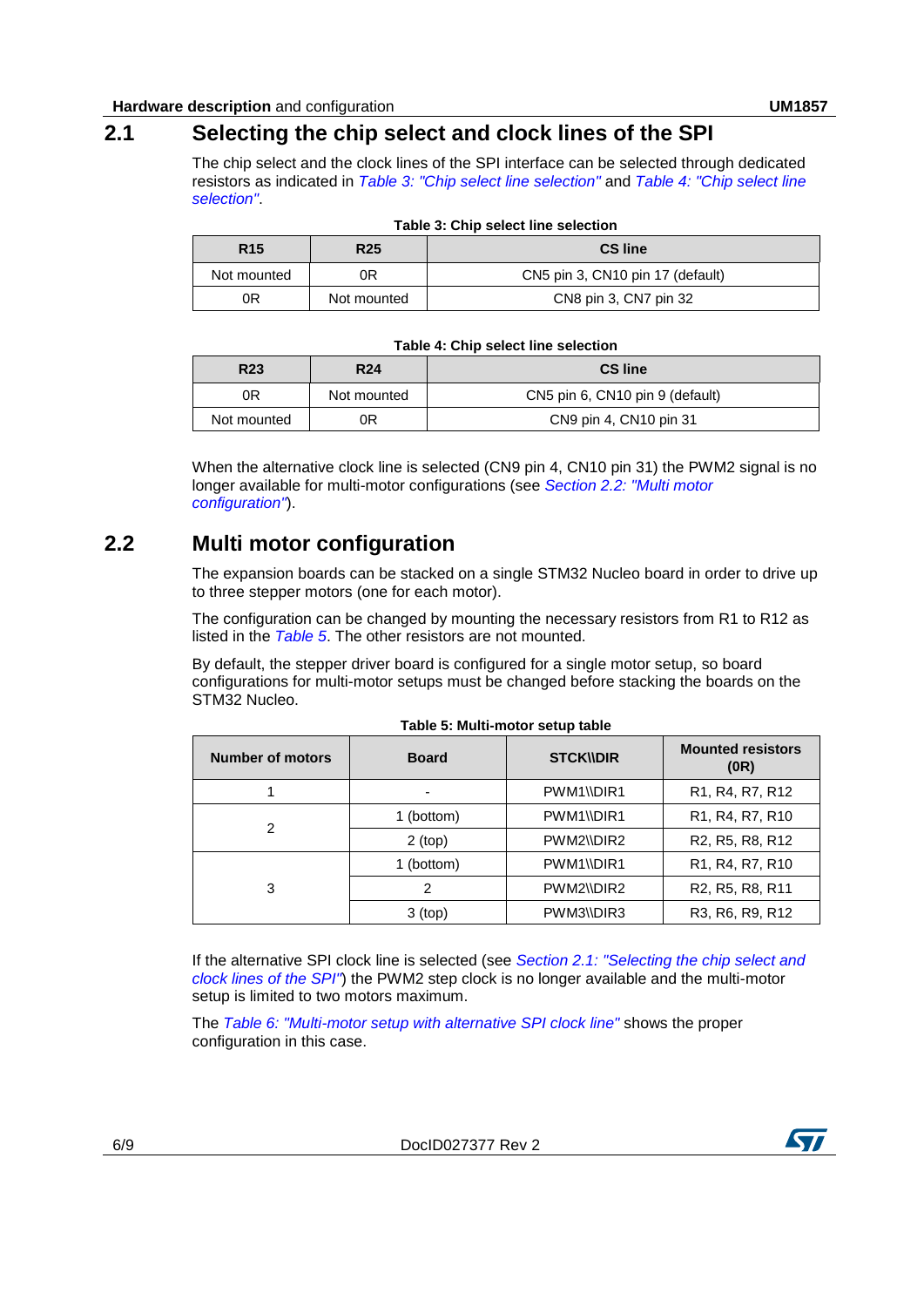#### **UM1857 Hardware description** and configuration

<span id="page-6-0"></span>

| Table 6: Multi-motor setup with alternative SPI clock line |              |                  |                                                                    |  |  |
|------------------------------------------------------------|--------------|------------------|--------------------------------------------------------------------|--|--|
| <b>Number of motors</b>                                    | <b>Board</b> | <b>STCK NDIR</b> | <b>Mounted resistors</b><br>(0R)                                   |  |  |
|                                                            | 1 (bottom)   | PWM1\\DIR1       | R <sub>1</sub> , R <sub>4</sub> , R <sub>7</sub> , R <sub>10</sub> |  |  |
|                                                            | $2$ (top)    | PWM3\\DIR2       | R <sub>2</sub> , R <sub>6</sub> , R <sub>8</sub> , R <sub>12</sub> |  |  |

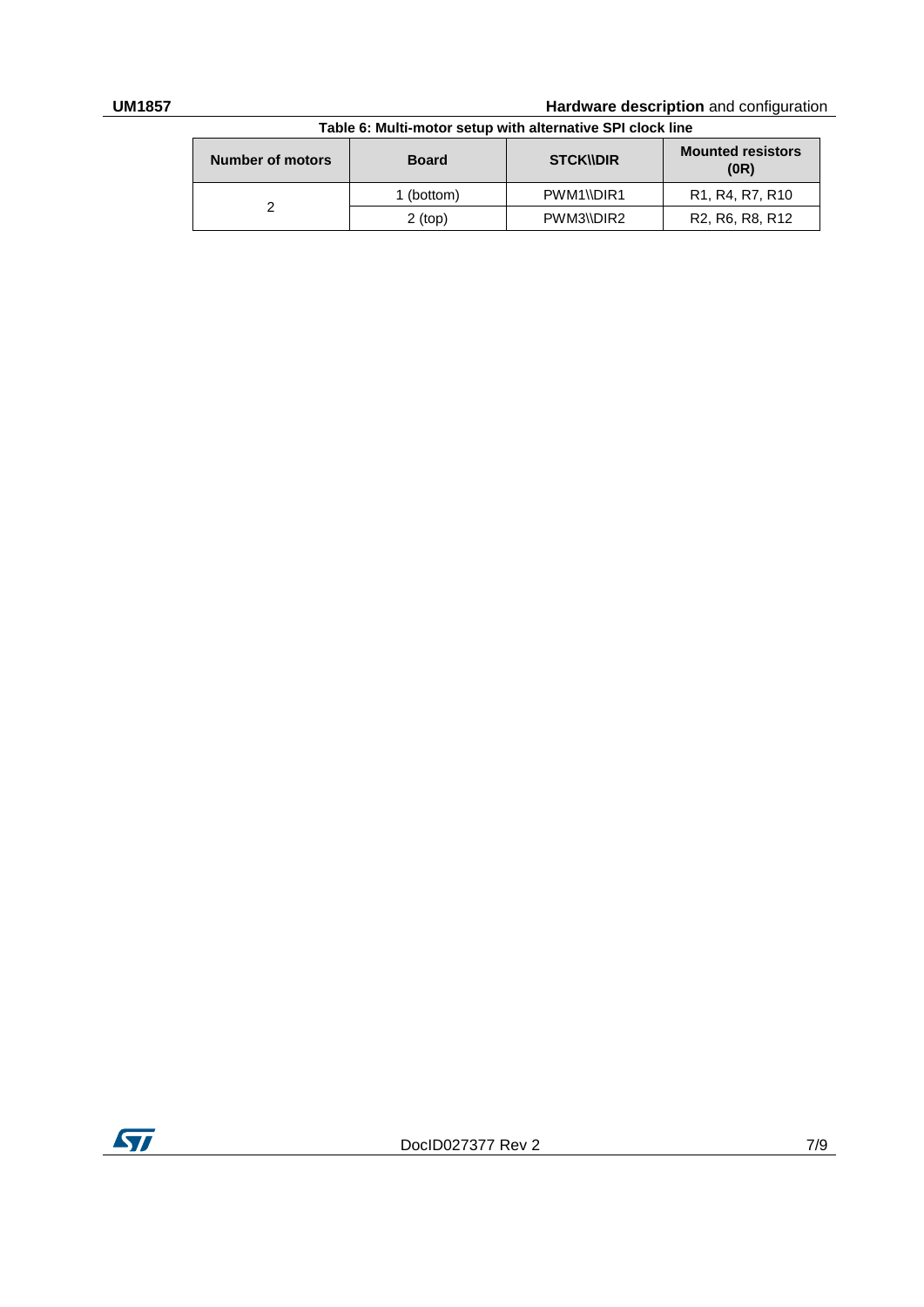# **3 Revision history**

<span id="page-7-0"></span>

| <b>Date</b> | <b>Revision</b>  | <b>Changes</b>                       |
|-------------|------------------|--------------------------------------|
| 16-Mar-2015 | Initial release. |                                      |
| 30-Mar-2015 |                  | Updated Section 1: "Getting started" |